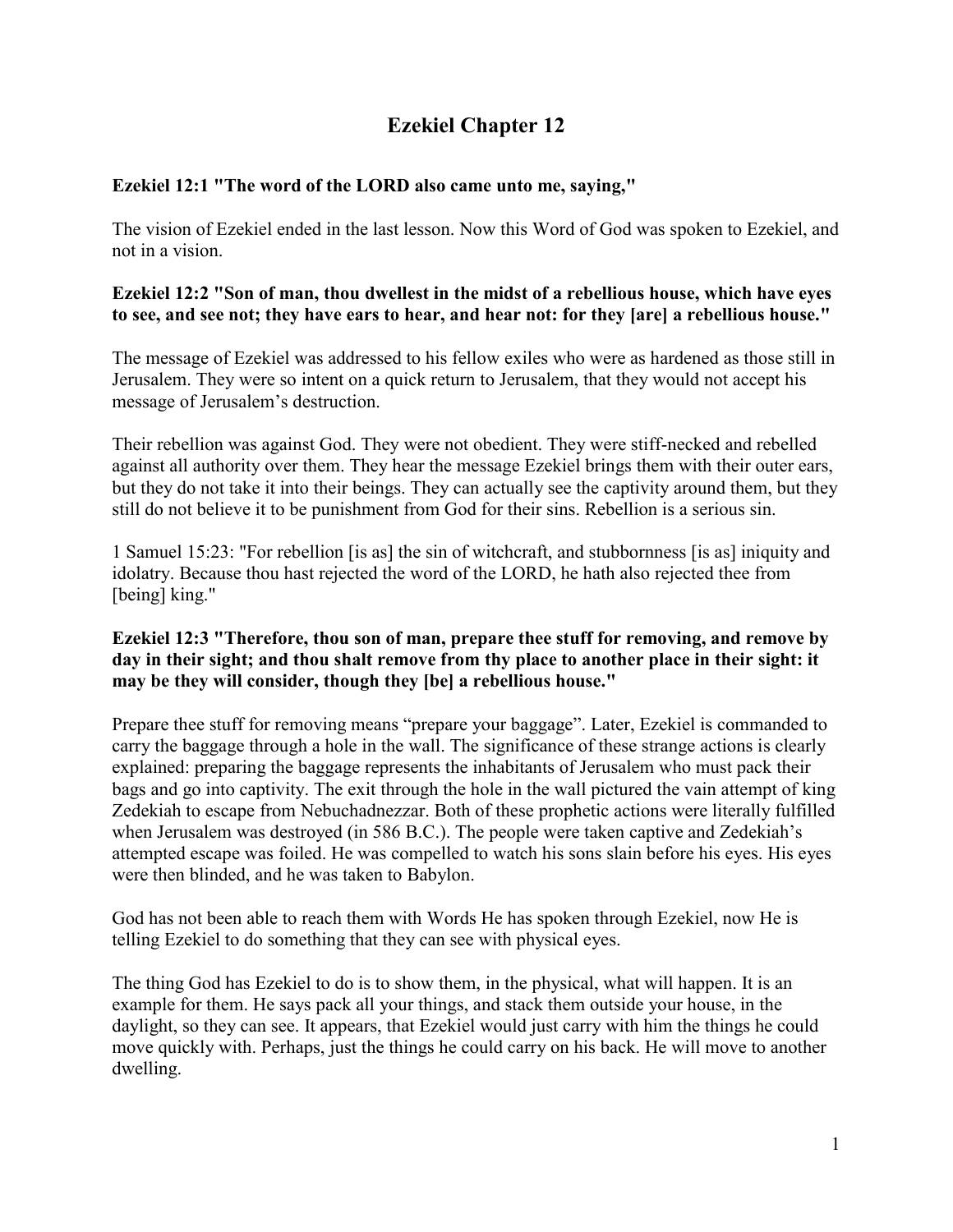#### **Ezekiel 12:4 "Then shalt thou bring forth thy stuff by day in their sight, as stuff for removing: and thou shalt go forth at even in their sight, as they that go forth into captivity."**

This is a visual message of God to them, about going into a strange land of captivity.

# **Ezekiel 12:5 "Dig thou through the wall in their sight, and carry out thereby."**

Ezekiel was not to go out the door. His digging through the wall indicates an escape.

This also depicts those in desperation trying to escape from the sun dried brick homes.

### **Ezekiel 12:6 "In their sight shalt thou bear [it] upon [thy] shoulders, [and] carry [it] forth in the twilight: thou shalt cover thy face, that thou see not the ground: for I have set thee [for] a sign unto the house of Israel."**

"Cover thy face": This was to avoid recognition.

# **Ezekiel 12:7 "And I did so as I was commanded: I brought forth my stuff by day, as stuff for captivity, and in the even I digged through the wall with mine hand; I brought [it] forth in the twilight, [and] I bare [it] upon [my] shoulder in their sight."**

"Dig through the wall … in the twilight": This indicates escape by night. This prophetic sign anticipates king Zedekiah's nighttime attempted escape. Blinded by his captors, Zedekiah did not see the ground when brought to Babylon where he later died.

This shows the obedience of Ezekiel. He did everything, just as God had commanded him to do.

### **Ezekiel 12:8 "And in the morning came the word of the LORD unto me, saying,"**

He moved during the night, and this is, perhaps, the very next morning.

#### **Ezekiel 12:9 "Son of man, hath not the house of Israel, the rebellious house, said unto thee, What doest thou?"**

God asks Ezekiel if this sight lesson had caused the house of Israel to take notice and ask why this is done.

At this point, God has sent them message after message, in all sorts of ways. They are so rebellious, they might not have even taken heed of this. Obviously, the answer was no as nothing has been recorded about this. Seems no one is listening or paying any attention to Ezekiel now.

### **Ezekiel 12:10 "Say thou unto them, Thus saith the Lord GOD; This burden [concerneth] the prince in Jerusalem, and all the house of Israel that [are] among them."**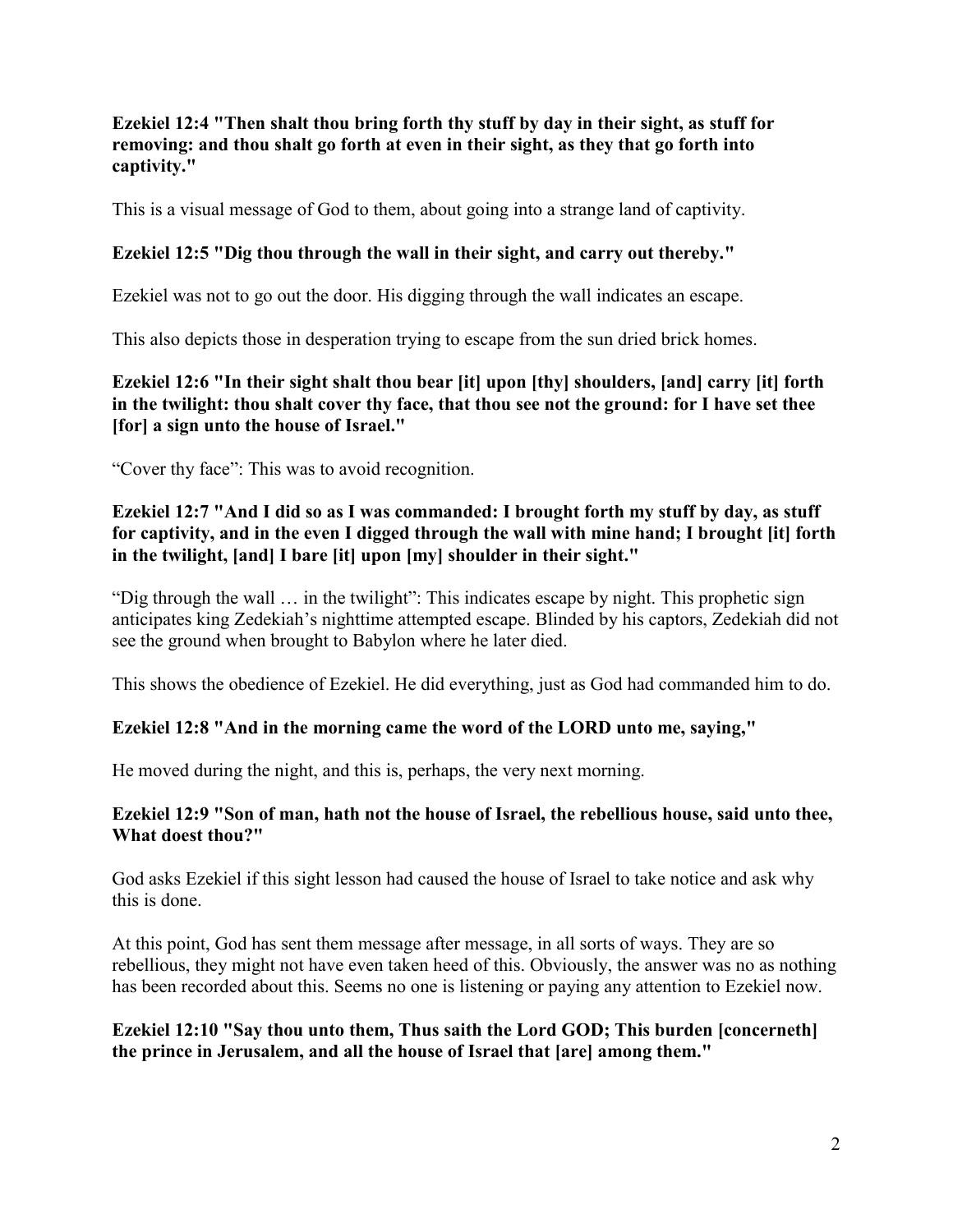This is a reference to king Zedekiah, who was always referred to by Ezekiel as prince, never king. Jehoiachin was regarded as the true king because the Babylonians never deposed him formally. All the house of Israel however, shared the calamity to fall on Zedekiah.

How literally these prophecies were fulfilled can be seen from the account (in 2 Kings 25:1-7).

# **Ezekiel 12:11 "Say, I [am] your sign: like as I have done, so shall it be done unto them: they shall remove [and] go into captivity."**

The things that had happened to Ezekiel, in front of them, was a sign of what would happen to Zedekiah and the Israelites with him. They would be led away captive.

# **Ezekiel 12:12 "And the prince that [is] among them shall bear upon [his] shoulder in the twilight, and shall go forth: they shall dig through the wall to carry out thereby: he shall cover his face, that he see not the ground with [his] eyes."**

He definitely cannot see the ground with his eyes, because they blinded him, before they left for captivity with him. He will be shown no special privileges, even though he was Nebuchadnezzar's uncle. His sons had been killed before him, and then, his eyes had been put out. He will even carry his own belongings on his own shoulders. They had tried to escape by a hole in the wall.

# **Ezekiel 12:13 "My net also will I spread upon him, and he shall be taken in my snare: and I will bring him to Babylon [to] the land of the Chaldeans; yet shall he not see it, though he shall die there."**

The net and snare were the Babylonian army. He was taken captive to Babylon, but he never saw it because his eyes had been put out at Riblah.

We see his attempt at escape did not work. He, with his men were caught. Zedekiah dies during his captivity in Babylon. He was caught up in the captivity, just like those Israelites under him. In the captivity, no special favors were shown to those who had a high rank.

# **Ezekiel 12:14 "And I will scatter toward every wind all that [are] about him to help him, and all his bands; and I will draw out the sword after them."**

The capture of Zedekiah would cause his followers to scatter. They would be afraid and run, when their ruler is taken.

# **Ezekiel 12:15 "And they shall know that I [am] the LORD, when I shall scatter them among the nations, and disperse them in the countries."**

God's hand was to be with the enemy as His rod of correction, with only a few left.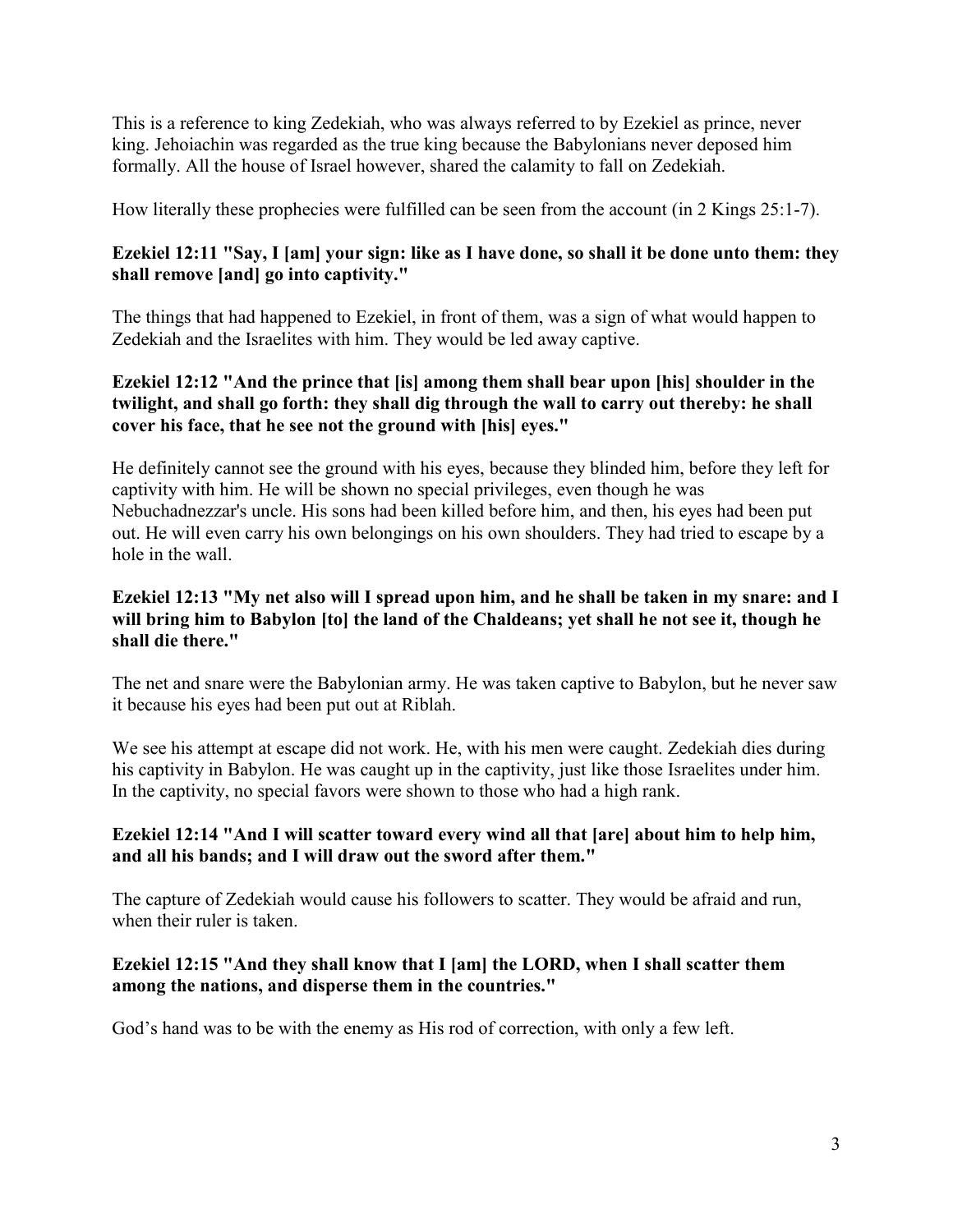Now we see the purpose in this. God will prove to them that He is God. Their false gods will not be able to help them against God. It is God that scatters them, even though, the physical enemy is Babylon. God is using Nebuchadnezzar to carry out His punishment on them.

# **Ezekiel 12:16 "But I will leave a few men of them from the sword, from the famine, and from the pestilence; that they may declare all their abominations among the heathen whither they come; and they shall know that I [am] the LORD."**

The few who are spared, will admit the abominations they had been involved in. The heathen will even know why this terrible siege has come upon God's people. There will be no doubt left, who is God.

### **Ezekiel 12:17 "Moreover the word of the LORD came to me, saying,"**

There seemed to be a passage of time between the other statement and the one beginning here. Moreover, shows it to be a continuation of the last statement though.

#### **Ezekiel 12:18 "Son of man, eat thy bread with quaking, and drink thy water with trembling and with carefulness;"**

This introduces the second sign in the chapter. Ezekiel was to tremble as he ate and drank, as a sign of the terror that would grip the nation back in Judah.

Bread will be extremely short and the quaking would be from weakness as well as fear. Even good clean water will be extremely short during this time. We know that the famine will be so great, that many will starve to death. Not only had the war kept them from producing food, but the natural elements did not cooperate with them either.

God has spoken this terror, and it is so. The carefulness spoken of would be to make sure there was enough food left for another day. Remember, Ezekiel is giving them an example of what will come on them. They had not heeded the warnings. Now this, along with the warnings, was to make them listen and take heed.

#### **Ezekiel 12:19 "And say unto the people of the land, Thus saith the Lord GOD of the inhabitants of Jerusalem, [and] of the land of Israel; They shall eat their bread with carefulness, and drink their water with astonishment, that her land may be desolate from all that is therein, because of the violence of all them that dwell therein."**

When the people ask Ezekiel, why is he doing this? He is to answer them in this way. They had brought this on themselves by their evil lifestyle. The word "all" lets us know that the sin was widespread, not to just a few.

### **Ezekiel 12:20 "And the cities that are inhabited shall be laid waste, and the land shall be desolate; and ye shall know that I [am] the LORD."**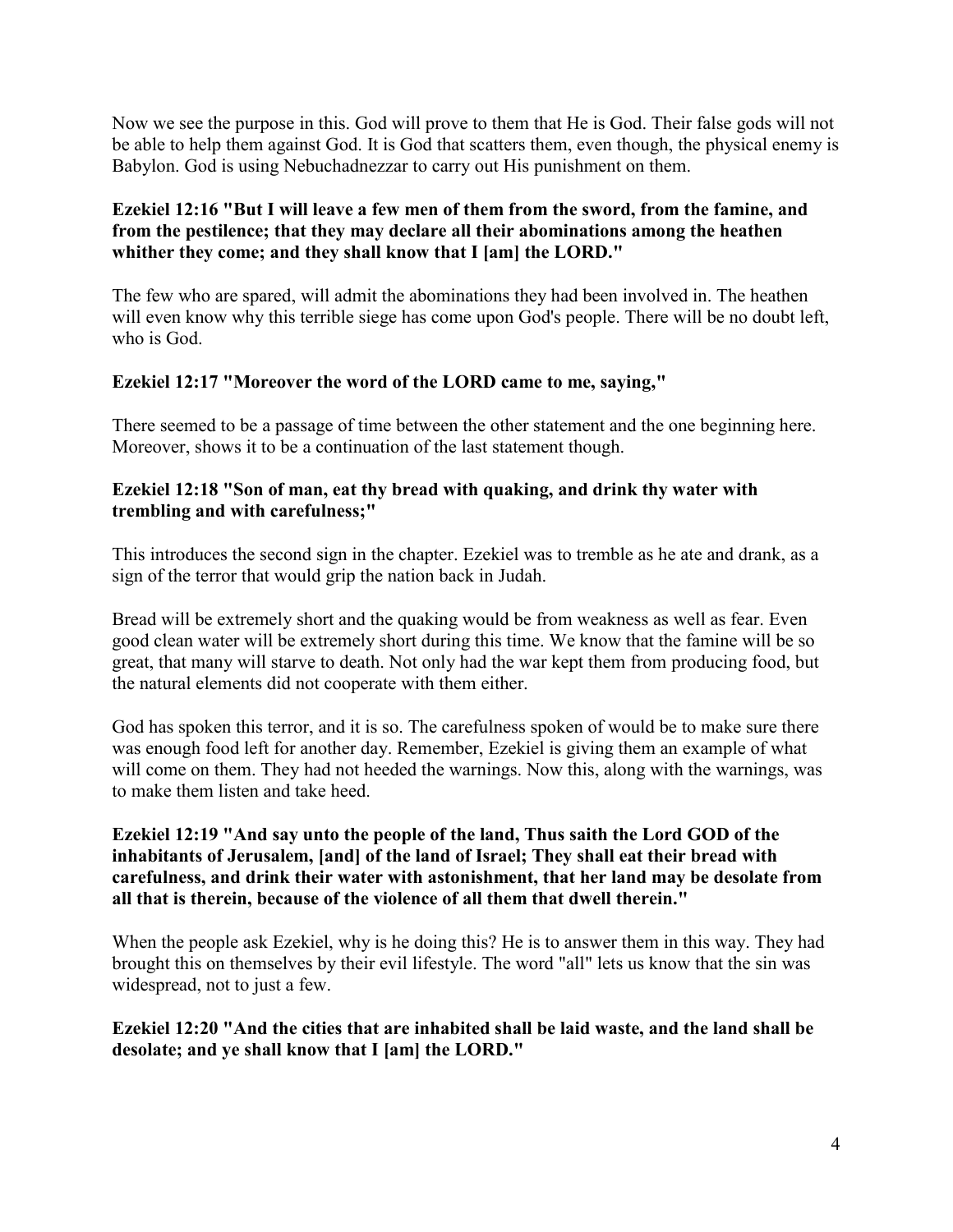They surely cannot say that God did not warn them. He has told them over and over. Not only did He speak to them in words, but He showed them an example through Ezekiel. It seems so strange for the man of God to have to go through all of this. He must experience this, so he can truly understand what they are going through.

# **Ezekiel 12:21 "And the word of the LORD came unto me, saying,"**

Again, there is another break here to show that God is speaking to Ezekiel another time.

# **Ezekiel 12:22 "Son of man, what [is] that proverb [that] ye have in the land of Israel, saying, The days are prolonged, and every vision faileth?"**

The visions that fail are the visions of the false prophets. It seems a great deal of time took place, even after the immediate attack on Judah, before Jerusalem was destroyed. The people in captivity, as well as those in Judah, did not believe God would destroy Jerusalem. "The days are prolonged": The sad thing is, about 70 years will pass before they will go back into the land. The people did not want to trust Ezekiel's vision, because it was bringing bad news. They wanted to believe the false prophets with their failed visions who said they would be back in Jerusalem within 2 years.

# **Ezekiel 12:23 "Tell them therefore, Thus saith the Lord GOD; I will make this proverb to cease, and they shall no more use it as a proverb in Israel; but say unto them, The days are at hand, and the effect of every vision."**

Ezekiel must tell them that the time for waiting is up. The taking of the land is now. There will be no need for any more warnings.

Delay had given the people the false impression that the stroke of judgment would never come. In fact, a saying had become popular, no doubt developed by false prophets who caused the people to reject Ezekiel's visions and prophecies and gave false divinations.

The true prophet of God will generally see the fulfillment of his prophecy. In this case, it is very near (speaking of Ezekiel's)

### **Ezekiel 12:24 "For there shall be no more any vain vision nor flattering divination within the house of Israel."**

This divination is like fortune telling. It is speaking of the false prophecy that was given. God will stop the mouths of these false prophets. Generally, the way He stops them, is with death.

### **Ezekiel 12:25 "For I [am] the LORD: I will speak, and the word that I shall speak shall come to pass; it shall be no more prolonged: for in your days, O rebellious house, will I say the word, and will perform it, saith the Lord GOD."**

He not only stops the mouth of the false prophet, but He speaks the truth to them through Ezekiel. His prophecies come true, because the prophecy is from God. Now, He has set a definite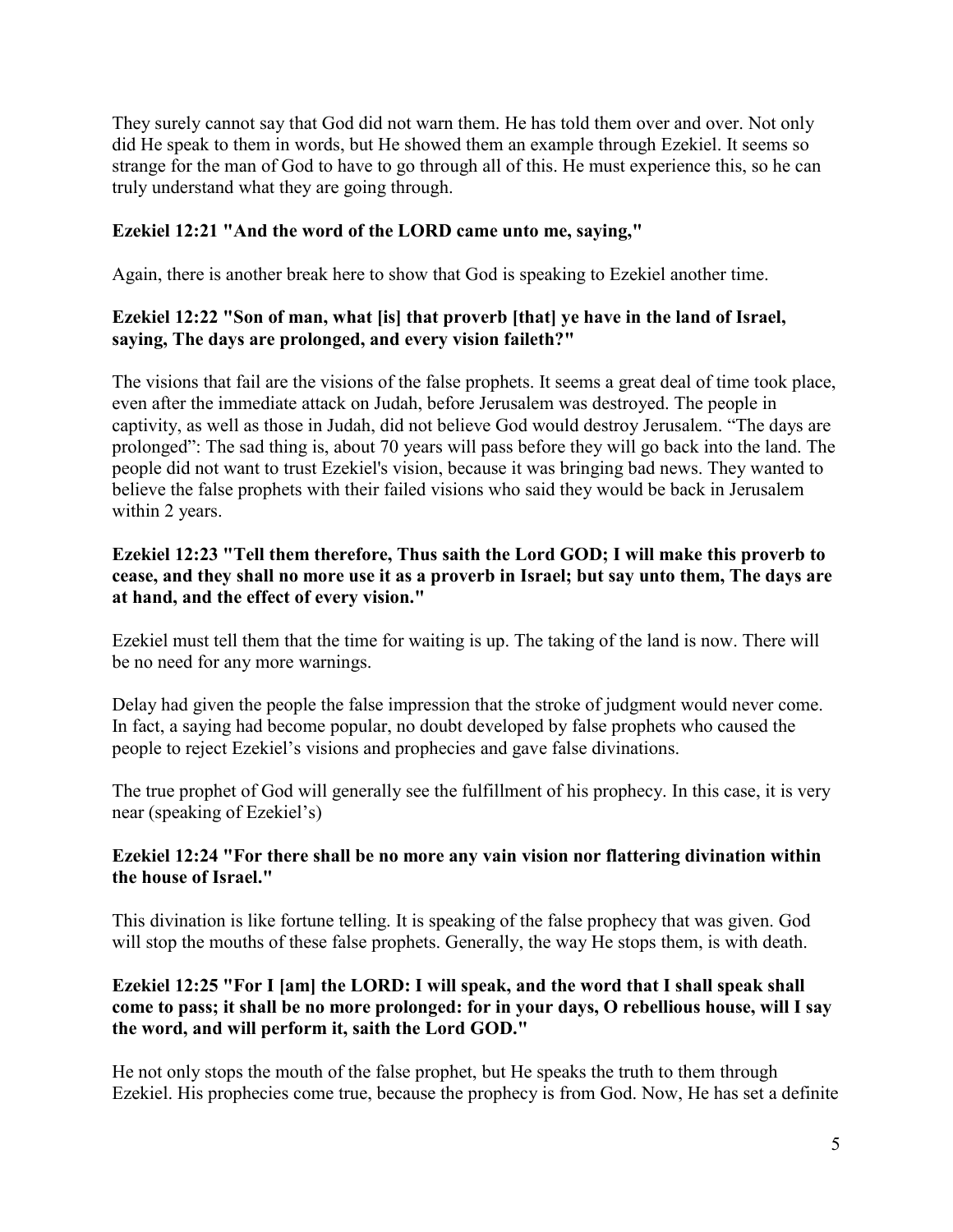time. This will take place in the lifetime of those He is speaking to. He again, reminds them of their rebellion toward Him. When God says it, it happens.

# **Ezekiel 12:26 "Again the word of the LORD came to me, saying,"**

This means there was an interval of time between the last statement and this to Ezekiel.

#### **Ezekiel 12:27 "Son of man, behold, [they of] the house of Israel say, The vision that he seeth [is] for many days [to come], and he prophesieth of the times [that are] far off."**

God stresses to Ezekiel the error in them thinking this prophecy is for sometime far in the future. They thought this would happen to some future generation, surely not to theirs.

One can not help but think of the words written in the book of Revelation about the time which is coming at this point. How many treat that book and those prophecies written there as something which is still a long way off or may never happen?

#### **Ezekiel 12:28 "Therefore say unto them, Thus saith the Lord GOD; There shall none of my words be prolonged any more, but the word which I have spoken shall be done, saith the Lord GOD."**

Because they have believed this way, God says the time is now.

At least in the last few verses, they have realized that Ezekiel is a true prophet. They just believed his prophecy was for the far distant future. God sets them straight. The time is now. The reason God had waited as long as He did is in the next Scripture.

2 Peter 3:9 "The Lord is not slack concerning his promise, as some men count slackness; but is longsuffering to us-ward, not willing that any should perish, but that all should come to repentance."

There comes a time when He will wait no longer. That time is here, for them. God is not a man that He should lie. Whatever He says, will be.

# **Ezekiel Chapter 12 Questions**

- 1. What is different about this Word from the Word in the previous chapter?
- 2. What does God call Ezekiel in verse 2?
- 3. Who does he dwell in the midst of?
- 4. Who was the rebellion against?
- 5. Why was it necessary to give them this message again?